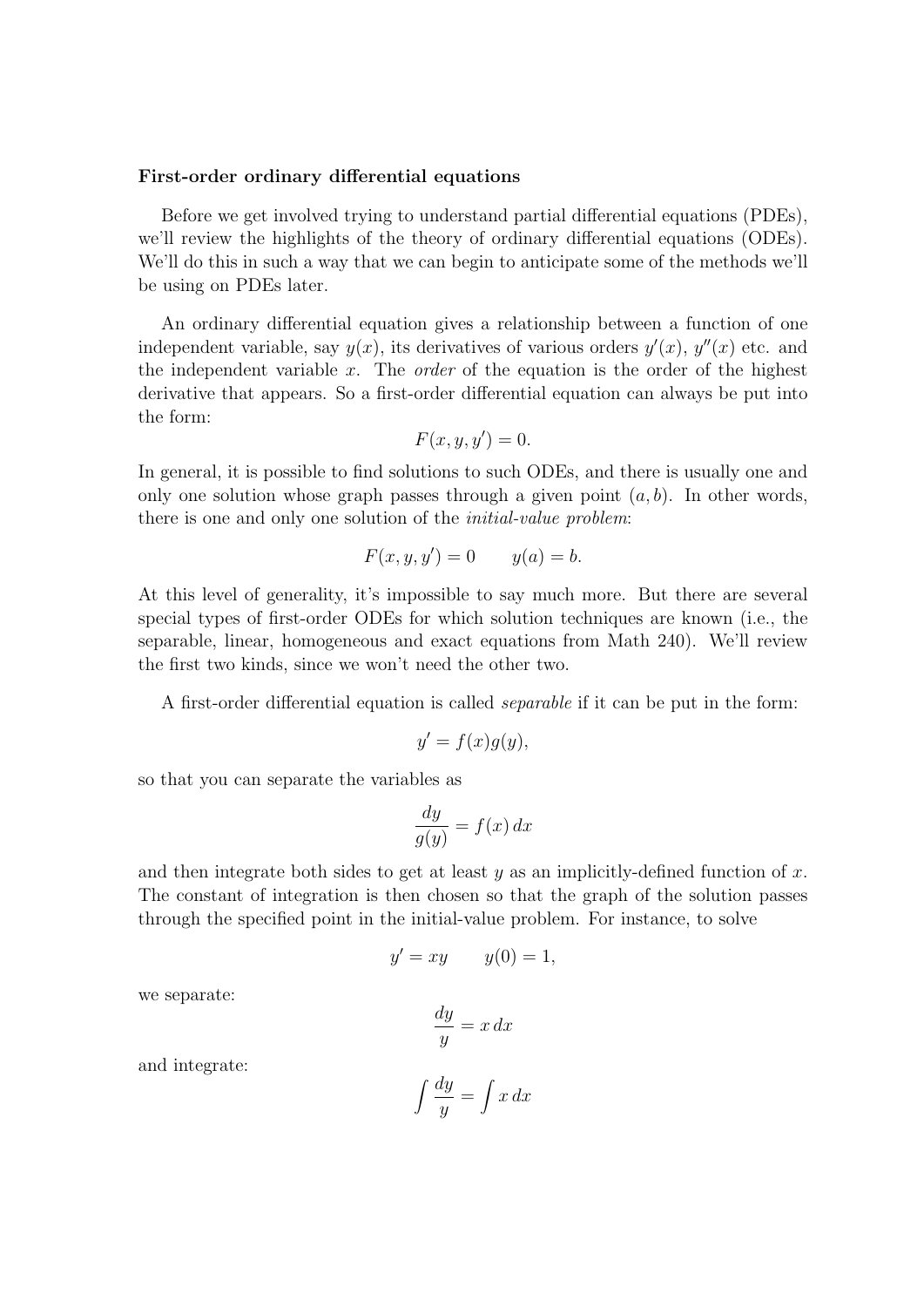to get

$$
\ln y = \frac{x^2}{2} + C.
$$

If  $y = 1$  when  $x = 0$ , then we must have  $C = 0$  and we can solve the resulting equation  $\ln y = \frac{1}{2}$  $\frac{1}{2}x^2$  to get

 $y = e^{x^2/2}$ 

as the solution of the initial-value problem.

A slight word of caution: there will be a technique in PDE called "separation of variables". It has nothing to do with the kind of separation for first-order ODEs.

Linearity is an important concept in many parts of mathematics. In the theory of differential equations (both ordinary and partial), we often think of the set of (differentiable) functions as comprising a vector space, since one can add two functions together to get another function, and one can multiply a function by a constant to get another function, just as one does with ordinary vectors. The addition and scalar multiplication of functions satisfies all the vector space axioms, so it is reasonable to think of functions as vectors.

And if functions are vectors, then what corresponds to matrices? In the case of ordinary vectors, we use matrices to represent linear transformations, and so we will consider operations on functions that have the basic linearity property

$$
L(\alpha f + \beta g) = \alpha L(f) + \beta L(g)
$$

for all functions f and q and scalars (constants)  $\alpha$  and  $\beta$  to be *linear operators*. Two basic examples of linear operators are

- 1. Multiplication by a fixed function: For instance, the operation "multiply by  $e^{x}$ " is a linear operation (we would write  $L(f) = e^x f(x)$ ) because  $e^x(\alpha f(x) + \beta(g(x)))$ is clearly equal to  $\alpha(e^x f(x)) + \beta(e^x g(x))$ .
- 2. Differentiation: Differentiation is another linear operation, and when we're thinking of differentiation this way we'll denote it by  $D$ . And of course the sum and "constant-times-a-function" rules for derivatives imply that

$$
D(\alpha f + \beta g) = \alpha D(f) + \beta D(g).
$$

A more general linear operator would be a first-order linear differential operator. The most general such operator combines differentiation with multiplication by functions as follows:

$$
L(f) = a(x)D(f) + b(x)f.
$$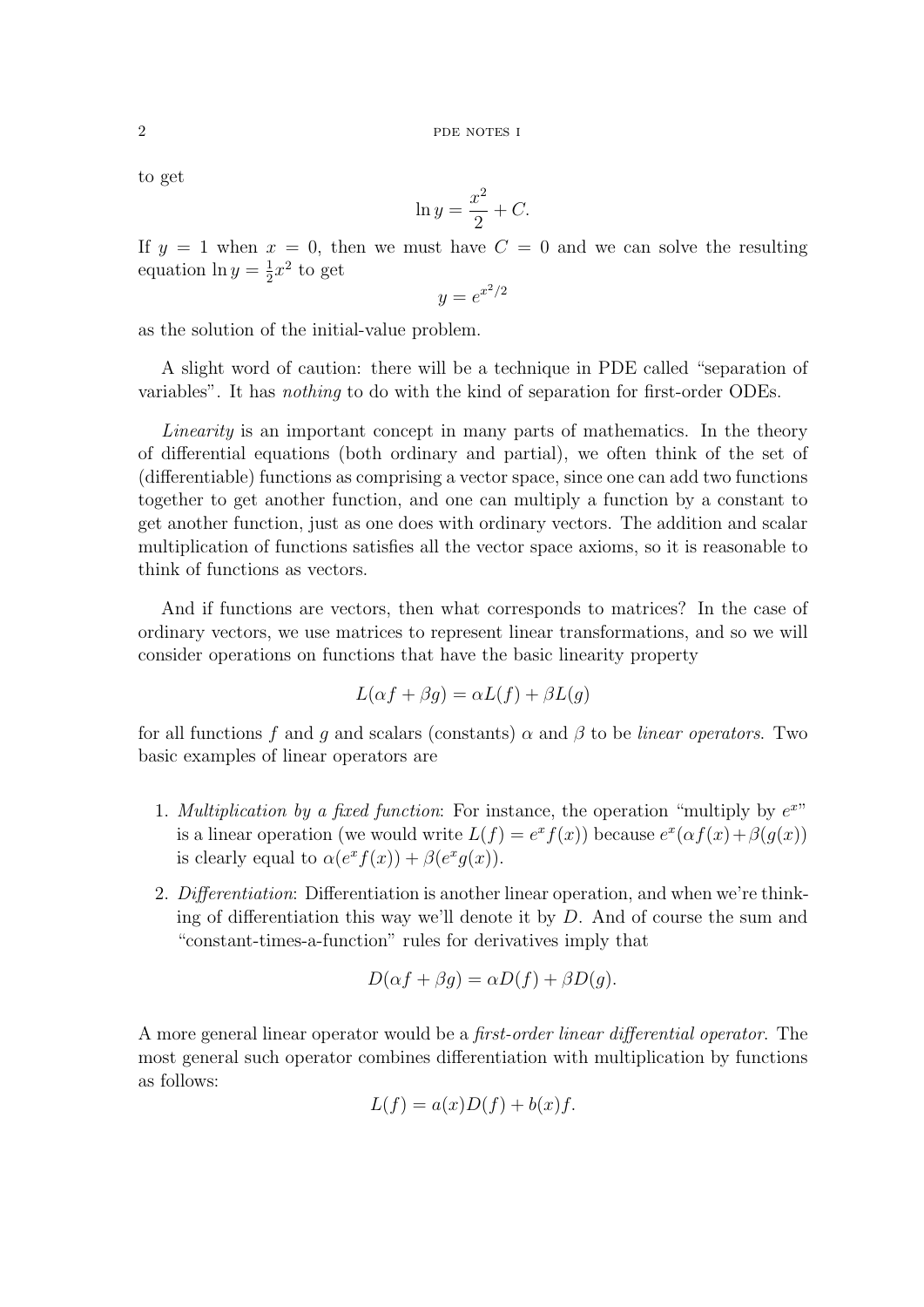You should check that such an L is a linear operator.

A linear first-order differential equation has the form  $L(u) = h(x)$ , where  $h(x)$ is a given function and we're trying to find the function  $u(x)$ . Notice the similary between this way of saying it and the linear algebra problem  $Ax = b$  that you usually solve by Gaussian elimination. The standard way one solves a first-order linear ODE is as follows: First, divide both sides by  $a(x)$ , and set  $p(x) = b(x)/a(x)$  and  $q(x) =$  $h(x)/a(x)$ , so the resulting equation looks like

$$
u' + p(x)u = q(x).
$$

Then the trick is to "recognize" that the linear operator on the left, which is the sum of D and multiplication by  $p(x)$ , can also be written as the composition (product) of three operators, each of which is easy to invert:

$$
u' + p(x)u = e^{-\int p}(D(e^{\int p}u)).
$$

This is straightforward to check, and since multiplication by  $e^{-\int p}$  is the inverse operation to multiplication by  $e^{\int p}$ , this last way of writing the linear operator is reminiscent of the similarity transformation of matrices  $M^{-1}AM$  that is so useful in linear algebra. And once we write the equation as

$$
e^{-\int p}(D(e^{\int p}u)) = q,
$$

we can solve the equation by first multiplying both sides by  $e^{\int p}$ , then integrating both sides, and finally by multiplying both sides by  $e^{-\int p}$ . This yields the solution:

$$
u = e^{-\int p} \left( \int e^{\int p} q \, dx + C \right) \tag{*}
$$

and we can use the constant of integration  $C$  to satisfy any given initial condition.

As an example, let's solve

$$
u' + \frac{1}{x}u = x^2 \qquad u(1) = 2.
$$

According to the formula (\*) above, the general solution of the equation is

$$
u = e^{-\int 1/x} (\int e^{\int 1/x} x^2 dx + C) = \frac{1}{x} (\frac{x^4}{4} + C).
$$

In other words,  $u = x^3/4 + C/x$ . Since we're supposed to have  $u(1) = 2$ , we see that  $C = 7/4$ , and so the solution of the initial-value problem is

$$
u = \frac{x^3}{4} + \frac{7}{4x}.
$$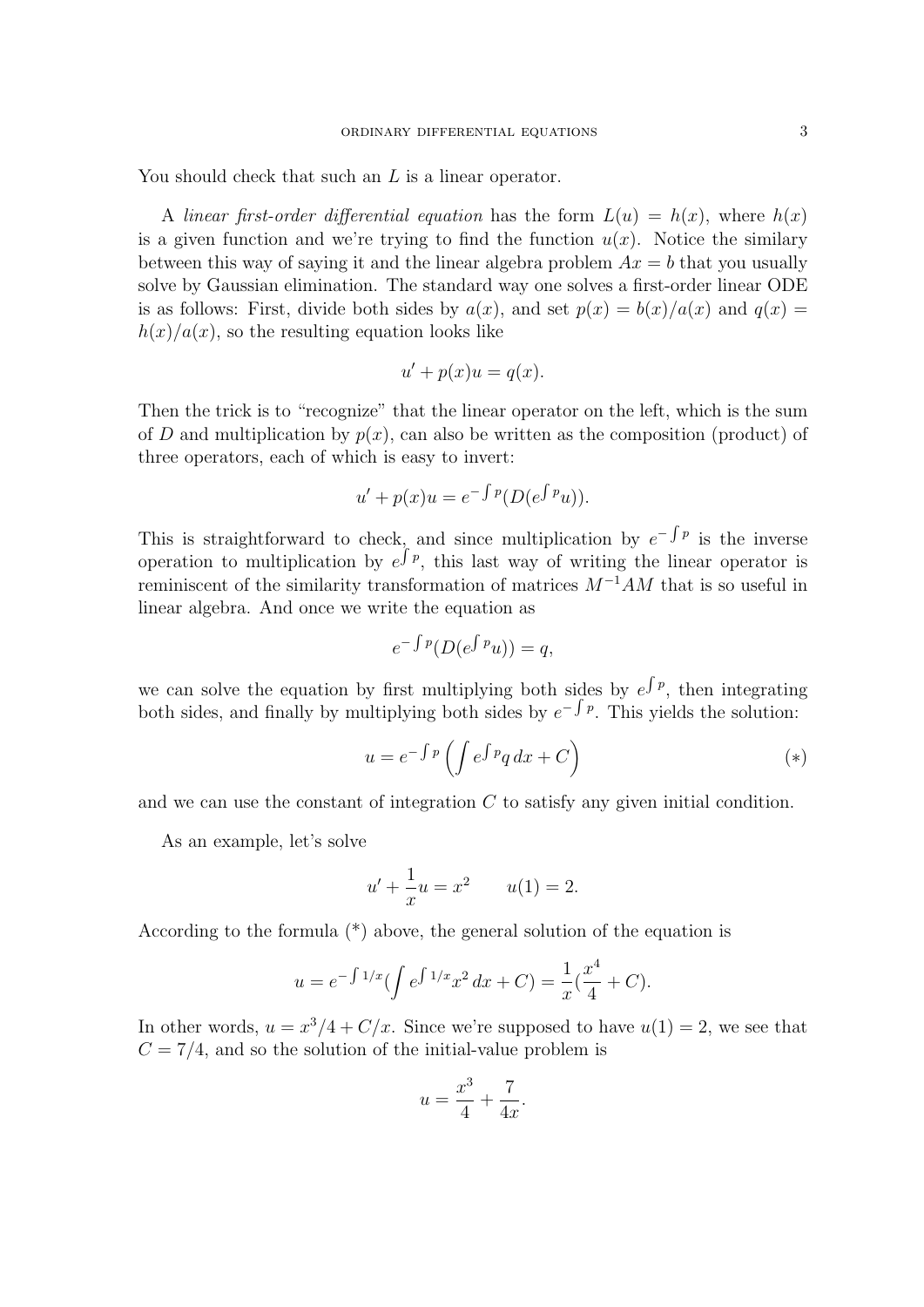For the record, let's check that this works: we have

$$
u' = \frac{3x^2}{4} - \frac{7}{4x^2}
$$

and

$$
\frac{1}{x}u = \frac{x^2}{4} + \frac{7}{4x^2},
$$

so it's true that  $u' + (1/x)u = x^2$  and of course the initial condition is also satisfied.

A question that arises is that of the uniqueness of the solution to this problem. Certainly  $u = (x^3/4) + 7/(4x)$  is the only solution we get from formula (\*), but how do we know there isn't some other solution of the initial-value problem that comes from a method we haven't considered? Uniqueness of solutions is an especially important issue when we don't have a formula or method for constructing a solution, since then we are forced to use some kind of approximation, and it is difficult to get an approximation to converge to something that is ambiguous or not uniquely defined (in other words, if there is more than one solution to the problem, how does the approximation method know which solution to approximate?). So we'll spend some time looking at uniqueness theorems for ODE problems, by way of anticipating the techniques we will be using for PDEs later.

So for initial-value problems for linear first-order ODEs, we have the following uniqueness theorem:

Theorem: There is one and only one solution to the initial-value problem

$$
u' + p(x)u = q(x), \qquad u(a) = b
$$

(on any interval containing a on which the functions  $p(x)$  and  $q(x)$  are defined and continuous).

Proof. The beginning of this uniqueness proof is paradigmatic for all uniqueness proofs for linear problems. We assume that there are two solutions  $u_1(x)$  and  $u_2(x)$  of the problem, and consider the difference  $v(x) = u_1(x) - u_2(x)$ . If we can show that  $v(x) \equiv 0$  for all x, then  $u_1$  will have to equal  $u_2$ , so there can be only one solution of the problem (since any two solutions will differ by zero).

To show that  $v \equiv 0$ , we note (as we will always note) that v satisfies the *related* homogeneous problem:

$$
v' + p(x)v = 0, \qquad v(a) = 0.
$$

This is easy to verify and uses the linearity of the differential operator on the left side of the equation in an essential way. Of course, the zero function  $v(x) = 0$  for all  $x$ , is a solution to this homogeneous problem. We must show that there is no other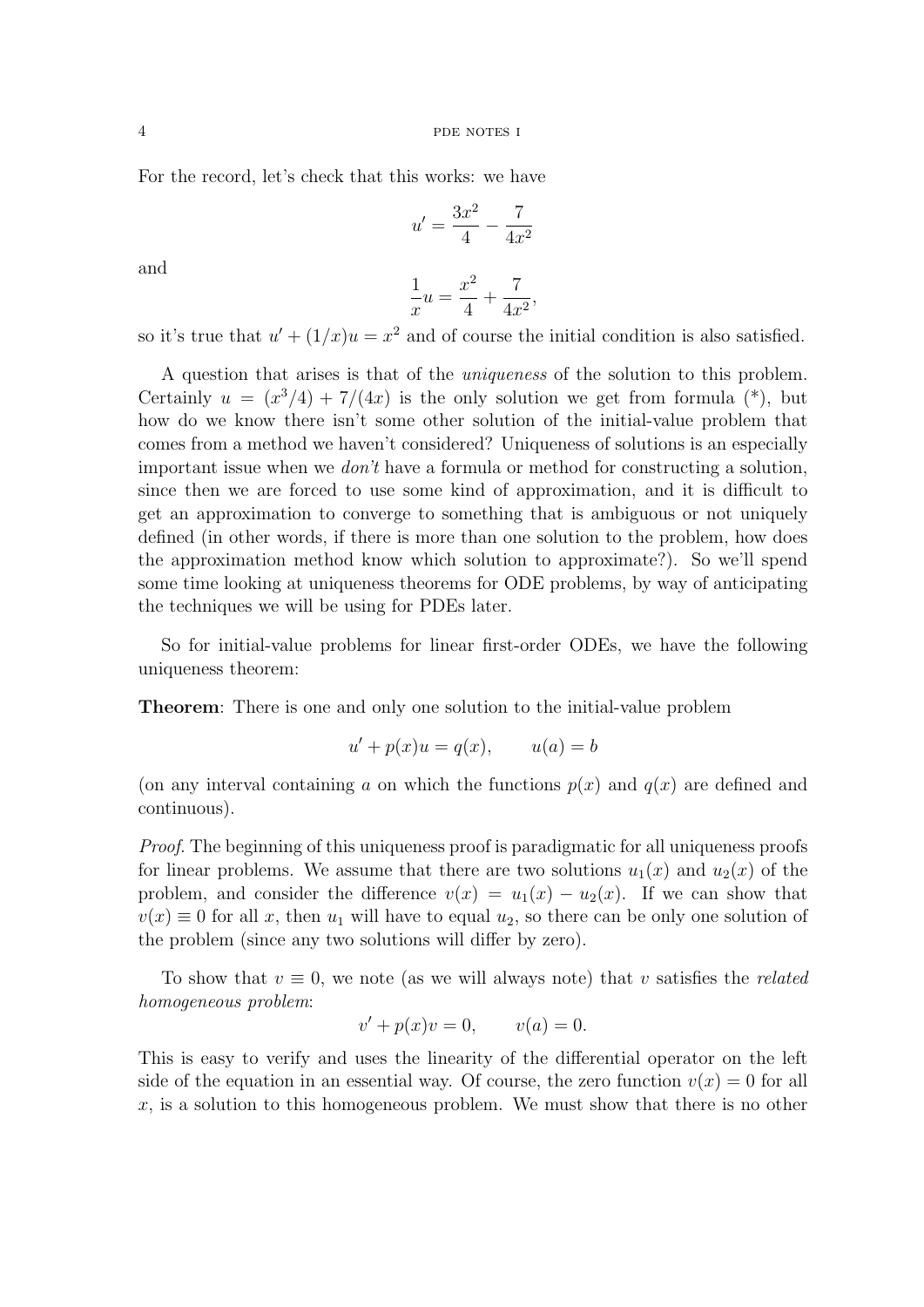$$
w(x) = e^{\int p}v.
$$

We have

$$
w'(x) = e^{\int p}v' + e^{\int p}pv
$$

by the product rule and the fact that the derivative of an integral is the integrand. But then  $w' = e^{\int p}(v' + pv) = 0$ , since v is a solution of the homogeneous problem. Thus  $w' \equiv 0$  so that w must be a constant. What constant? Well,  $w(a) = e^{\int p(a)v(a)}$ , and  $v(a) = 0$ , so  $w(a) = 0$  and thus  $w \equiv 0$ . And since e to any power is non-zero, we must therefore have  $v \equiv 0$ .

Now, unwinding the reasoning, since  $v \equiv 0$ , we have that  $u_1 - u_2 \equiv 0$ , or  $u_1 = u_2$ for any pair of solutions of the original problem. In other words, there is at most one solution of the problem. But since we have the formula  $(*)$  for a solution, there is exactly one solution.

## Second-order ordinary differential equations

The only part of the theory of second-order ODEs we will review is the part about homogeneous linear equations with constant coefficients. These are equations of the form

$$
u'' + bu' + cu = 0,
$$

where  $b$  and  $c$  are constants. Using our linear algebra notation from the previous section (where D is the derivative operator), we can write this as  $Lu = 0$ , where

$$
Lu = D^2 + bD + cI
$$

(I being the identity operator, so  $cI$  means simply to multiply the function by the constant c).

You probably recall that the solutions of this equation have something to do with  $e^{rx}$  for some constant(s) r that are determined by solving the quadratic equation  $r^2 + br + c = 0$ . But to *motivate* the impulse to look for a solution among functions of the form  $e^{rx}$ , it is useful to revert to linear-algebra-speak, in particular, to the lingo of eigenvalues and eigenvectors.

Recall that in linear algebra, we say that the (non-zero) vector  $\bf{v}$  is an eigenvector of the matrix (linear operator) A corresponding to the eigenvalue  $\lambda$  if  $A\mathbf{v} = \lambda \mathbf{v}$ . Many linear algebra problems and theorems concerning the matrix A are simplified considerably if one works in a basis consisting (to the extent possible) of eigenvectors of A.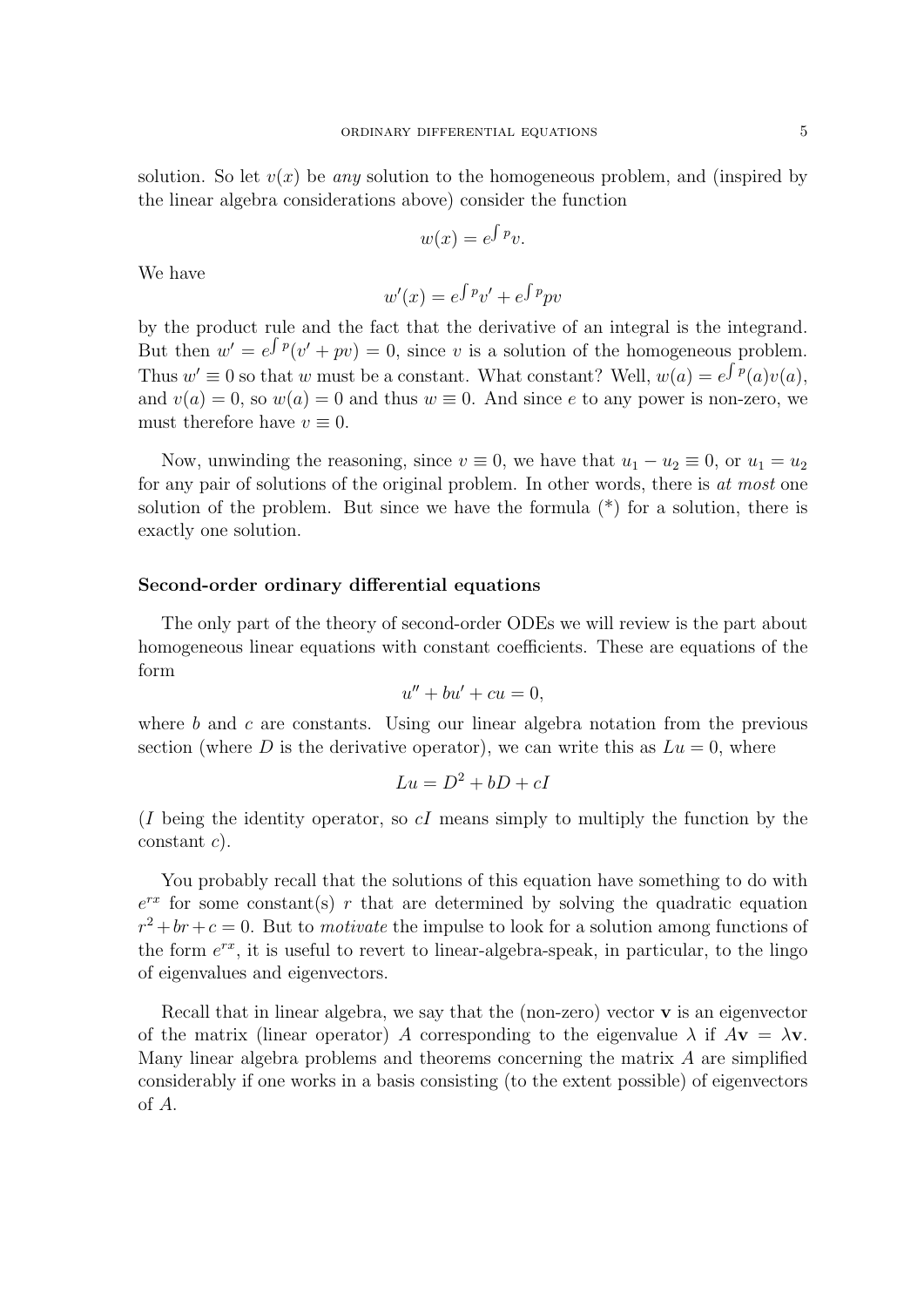## 6 pdf notes in the notes in the notes in the notes in the notes in the normal pole in the normal pole in the normal pole in the normal pole in the normal pole in the normal pole in the normal pole in the normal pole in the

Another linear algebra concept to remember is the idea of the kernel of a linear transformation  $A$  – it is the set of vectors that A "maps to zero", in other words v is in the kernel of A if  $A\mathbf{v} = \mathbf{0}$ . Since sums and multiples of vectors in the kernel of A are also themselves in the kernel of A, the kernel of A is a vector space itself (so we can describe it by giving a basis for it). The concepts of eigenvalue and kernel come together in the statement that the kernel of A consists of the eigenvectors of A corresponding to the eigenvalue 0.

In the study of differential equations, we often think of functions as vectors as we did previously, and it is important to notice that the function  $e^{rx}$  is an eigenvector (eigenfunction?) of the linear operator  $D$ , corresponding to the eigenvalue r. In other words,

$$
D(e^{rx}) = re^{rx}
$$

for every constant r, real or complex (even  $r = 0$ , which gives the non-zero constants as eigenfunctions of D corresponding to the eigenvalue zero, or in other words, constants comprise the kernel of  $D$ ). And when we are trying to solve the equation  $u'' + bu' + cu = 0$ , in other words,  $Lu = 0$ , we are looking for (a basis of) the kernel of the operator L.

We can think of  $L$  as being a polynomial in the operator  $D$ , in the sense that, since  $Lu = D^2 + bD + cI$ , we can think of L as  $p(D)$ , where  $p(x) = x^2 + bx + c$ . The advantage gained by this idea comes from linear algebra again: if  $A$  is a matrix and  $p$ is a polynomial, we can form  $p(A)$  just as we formed  $p(L)$  – if  $p(x) = x^2 + bx + c$ , then  $p(A) = A^2 + bA + cI$ . And if **v** is an eigenvector of A corresponding to the eigenvalue λ, then **v** is also an eigenvector of  $p(A)$  but corresponding to the eigenvalue  $p(\lambda)$ , because:

$$
p(A)\mathbf{v} = (A^2 + bA + cI)\mathbf{v} = A^2\mathbf{v} + bA\mathbf{v} + cI\mathbf{v}
$$
  
=  $A(A\mathbf{v}) + b\lambda\mathbf{v} + c\mathbf{v} = A(\lambda\mathbf{v}) + b\lambda\mathbf{v} + c\mathbf{v}$   
=  $\lambda A\mathbf{v} + b\lambda\mathbf{v} + c\mathbf{v} = \lambda(\lambda\mathbf{v}) + b\lambda\mathbf{v} + c\mathbf{v}$   
=  $(\lambda^2 + b\lambda + c)\mathbf{v} = p(\lambda)\mathbf{v}$ 

Applying this to the operator L, we see that  $L(e^{rx}) = p(D)(e^{rx}) = p(r)e^{rx}$ . So to find elements of the kernel of L, it's enough to find the values of r for which  $p(r) = 0$ . This is the method that is taught in Math 240 (although it is usually not particularly well motivated there).

Since  $p$  is a quadratic polynomial whose coefficients are real numbers, there are three possibilities:

1. The two roots of p are distinct real numbers  $r_1$  and  $r_2$ , in which case the solution of  $Lu = 0$  is  $u = c_1 e^{r_1 x} + c_2 e^{r_2 x}$ .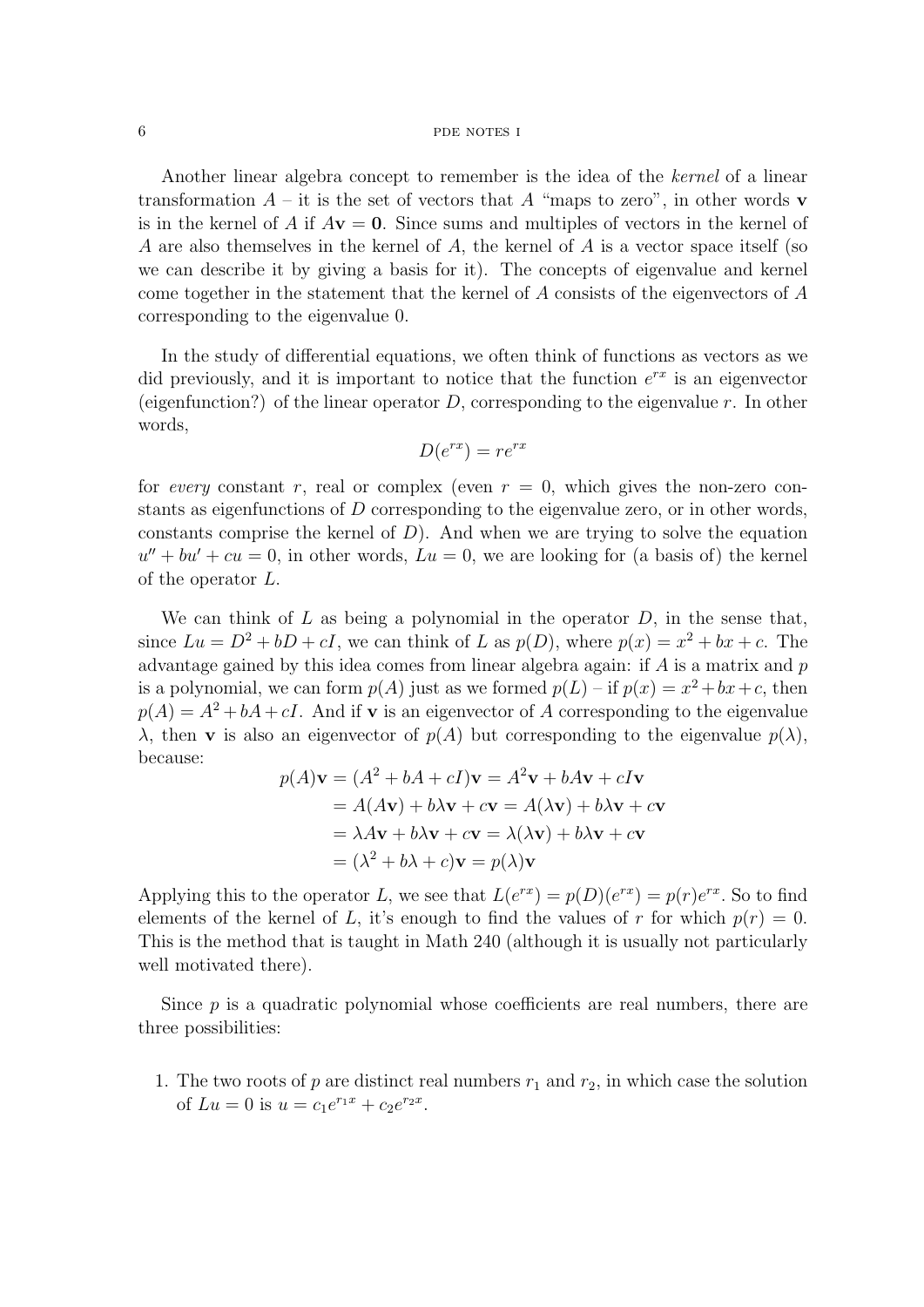- 2. The two roots of  $p$  are complex, and are conjugates of each other the real part of these roots will be  $-b/2$  by the quadratic formula, and the imaginary part will be  $\alpha = \sqrt{4c - b^2}$ . Using Euler's formula concerning complex exponentials, we get that the solution of  $Lu = 0$  is  $u = e^{-bx/2}(c_1 \cos \alpha x + c_2 \sin \alpha x)$ .
- 3. The two roots of p are equal (and equal to  $-b/2$ ). In this case the solution of  $Lu = 0$  is  $u = c_1 e^{-bx/2} + c_2 x e^{-bx/2}$ .

Now where did the function  $xe^{rx}$  come from in the third alternative above? One way to see that such a function must come up is to think of  $L(e^{rx})$ , which is equal to  $p(r)e^{rx}$  as a function of the variable r. If we are in the third alternative, then  $r = -b/2$  is a double root of  $p(r)$ , which means that not only is  $p(-b/2) = 0$ , but  $dp/dr$  evaluated at  $r = -b/2$  must be zero as well. This means that the derivative of  $p(r)e^{rx}$  with respect to r will be zero when  $r = -b/2$ . But since  $p(r)e^{rx}$  also equals  $L(e^{rx})$ , the derivative with respect to r of  $L(e^{rx})$  evaluated at  $r = -b/2$  must be zero. Now, the only place there is an r in  $L(e^{rx})$  is in the exponential – so

$$
\frac{d}{dr}L(e^{rx}) = L(\frac{d}{dr}e^{rx}) = L(xe^{rx}).
$$

Since we know that this is zero for  $r = -b/2$  when we are in alternative three, we get that  $xe^{-bx/2}$  is the "other" linearly independent solution of  $Lu = 0$  in this case.

There are two arbitrary constants in our solution of  $Lu = 0$  in any case. This makes sense, because we expect to have to integrate twice in order to solve a secondorder differential equation. Thus, to formulate a problem having a unique solution, we expect to have to specify two pieces of data along with our second-order differential equation. One way to do this is to specify the value of u and of  $du/dx$  for a given value of  $x -$  this is the standard initial-value problem. We could also consider specifying "boundary values", i.e., values of  $u$  for two different values of  $x$ . Both types of problem are common in applications. As we did for first-order equations, let's prove uniqueness for these two types of problem (so we know that the solutions we've found by the above methods are the only ones.

First, let's consider the initial-value problem

$$
u'' + cu = 0, \t u(0) = a, \t u'(0) = b.
$$

Assuming  $c > 0$ , we'll show that this has one and only one solution (it is also true if  $c < 0$  but this must be proved by other means). We know how to find one solution – solve the polynomial  $r^2+c=0$  and then use the arbitrary constants in the solution to match the values of  $a$  and  $b$ . So we have only to show that if there are two solutions  $u_1$  and  $u_2$  of this problem, they must in fact be the same.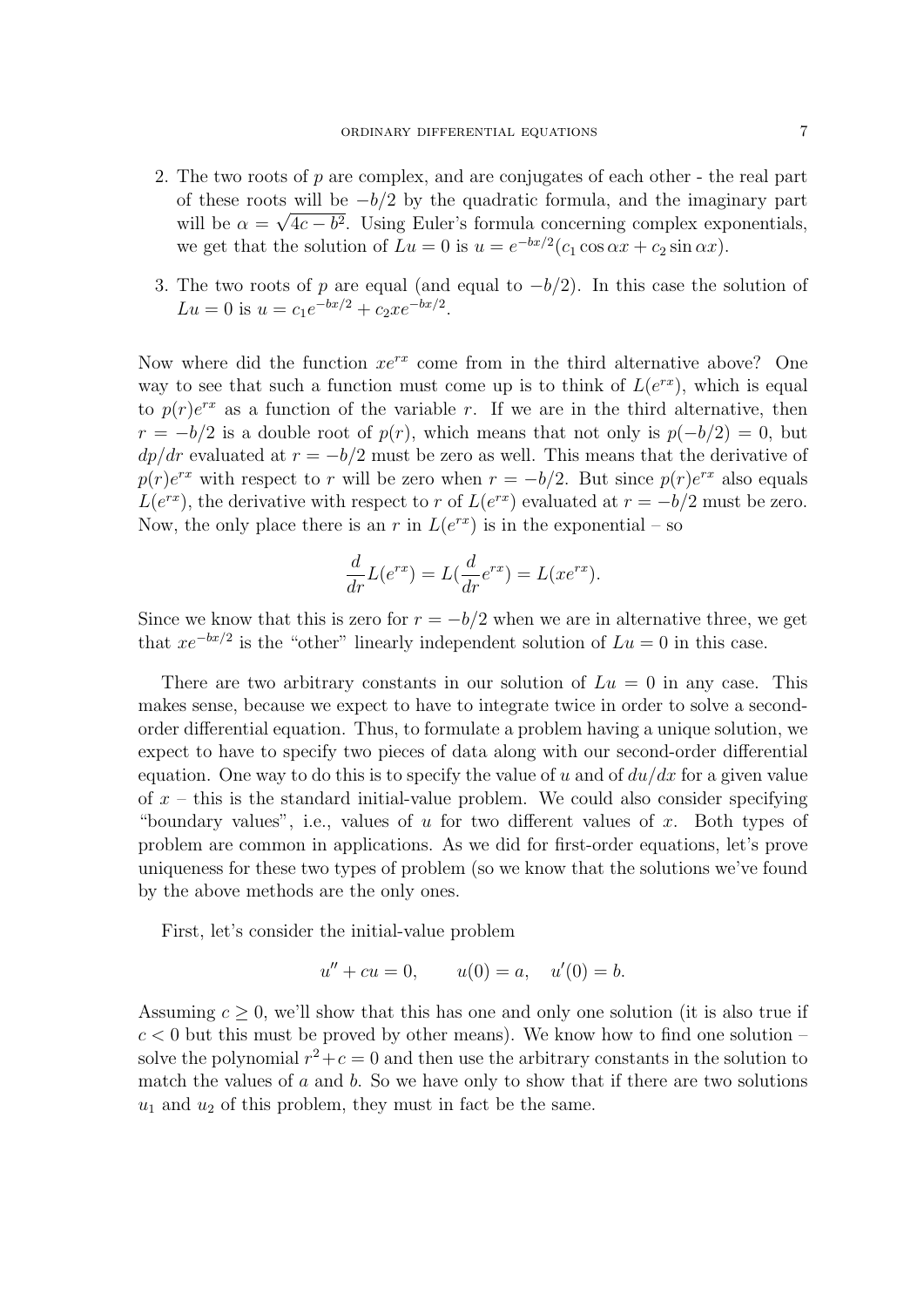## 8 pdf notes in the notes in the notes in the notes in the notes in the notes in the normal part of  $\theta$

As we did before, we begin by forming the difference  $v(x) = u_1(x) - u_2(x)$ . If we can show that  $v(x) \equiv 0$ , this will imply that  $u_1 = u_2$ . And it is easy to verify that v satisfies the "homogeneous" problem

$$
v'' + cv = 0, \t v(0) = 0 \t v'(0) = 0.
$$

To show that  $v$  is identically zero, we'll consider the following "energy" function motivated by physical considerations:

$$
E(x) = (v'(x))^2 + c(v(x))^2.
$$

The first term of E should remind you of kinetic energy (proportional to velocity squared), and the second term is something like potential energy, and we're going to prove a "conservation of energy" principle in order to prove that  $v \equiv 0$ . To this end, we calculate:

$$
\frac{dE}{dx} = 2v'(x)v''(x) + 2cv(x)v'(x) = 2v'(x)(v'' + cv),
$$

which is identically zero, because v satisfies  $v'' + cv = 0$ . Since its derivative is zero, we must have that E is constant, and therefore identically equal to zero, since  $v(0) = 0$ and  $v'(0) = 0$ . But if  $(v')^2 + cv^2 = 0$ , then we must have  $v' = v = 0$ , since a each square is either positive or zero. Thus,  $v$  is identically zero.

The situation for boundary-value problems is more complicated. In fact, we do not always have uniqueness (or even existence) for boundary-value problems. For example, the solution of the differential equation  $u'' + u = 0$  is  $u = c_1 \cos x + c_2 \sin x$ . If we specify  $u(0) = 0$ , then we must have  $c_1 = 0$ , and the function  $c_2 \sin x$  vanishes at  $x = \pi$  (or  $x = 2\pi, 3\pi, \ldots$ ) no matter what  $c_2$  is. Therefore the boundary-value problem

$$
u'' + u = 0, \t u(0) = 0, \t u(\pi) = b
$$

has no solution if  $b \neq 0$ , and has infinitely many solutions (one for each value of  $c_2$ ) if  $b = 0$ .

But we can prove uniqueness (which incidentally implies existence) of solutions of the following boundary-value problem:

$$
u'' - cu = 0, \qquad u(a) = p, \quad u(b) = q
$$

provided  $c \geq 0$ , for any values of a, b, p, q. We'll start the usual way, by assuming we have two solutions  $u_1$  and  $u_2$  and forming their difference  $v = u_1 - u_2$ . This function v will satisfy the homogeneous boundary value problem

$$
v'' - cv = 0, \t v(a) = 0, \t v(b) = 0.
$$